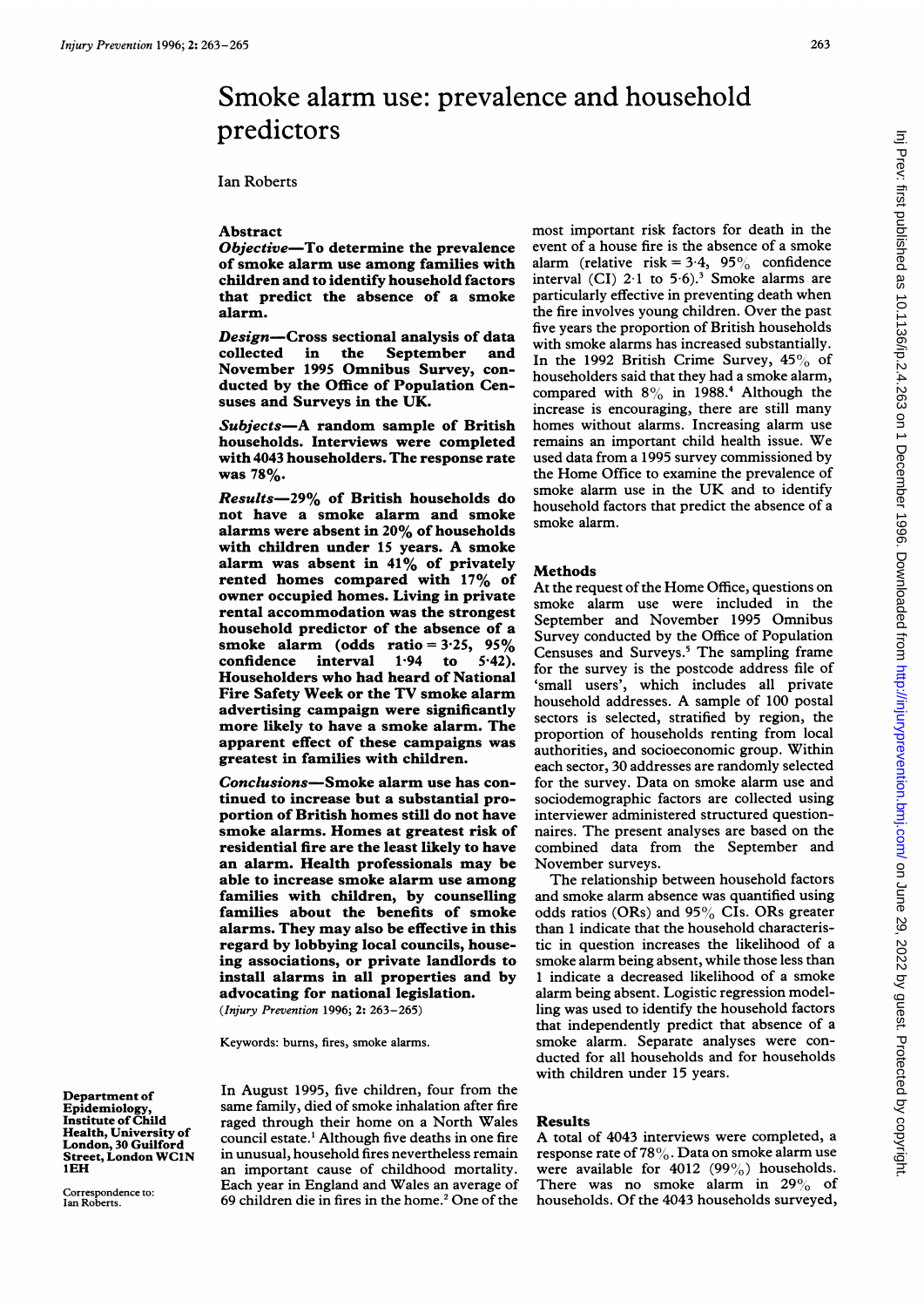30% had children younger than <sup>15</sup> years. Households with children were significantly more likely to have smoke alarms ( $\overline{OR} = 0.50$ , 95% CI 0.43 to 0.59), being present in 80% of these households. Household predictors of smoke alarm use are shown in table 1. Housing tenure was strongly associated with the absence of an alarm. Homes rented from private landlords were also substantially less likely to have a

Table <sup>1</sup> Household predictors of smoke alarm non-ownership

| Variable                | Smoke alarm                  |                          |                               |
|-------------------------|------------------------------|--------------------------|-------------------------------|
|                         | No $( \frac{6}{2} )$ without | $No$ $\binom{0}{0}$ with | OR $(95\% \ CI)$              |
| Age of respondent       |                              |                          |                               |
| $16 - 24$               | 108 (29)                     | 266 (71)                 | $1.25(0.94 \text{ to } 1.66)$ |
| $25 - 34$               | 192 (25)                     | 589 (75)                 | $1 - 00$                      |
| $35 - 54$               | 320 (25)                     | 949 (75)                 | $1.03(0.84 \text{ to } 1.28)$ |
| $55 - 74$               | 363 (33)                     | 750 (67)                 | $1.48$ (1.20 to 1.83)         |
| $75+$                   | 171 (36)                     | 303(64)                  | 1 73 (1 34 to 2 24)           |
| Household with children |                              |                          |                               |
| Yes                     | 240 (20)                     | 978 (80)                 | $0.50(0.43)$ to $0.59$ )      |
| No                      | 915 (33)                     | 1879 (67)                | 1 00                          |
| Housing tenure          |                              |                          |                               |
| Owned                   | 761 (28)                     | 1984 (72)                | 1.00                          |
| Rented (public*)        | 268(27)                      | 714 (73)                 | $0.98$ (0.83 to 1.16)         |
| Rented (private†)       | 122(45)                      | 152 (56)                 | $2.09(1.61 \text{ to } 2.71)$ |
| Car ownership           |                              |                          |                               |
| None                    | 447 (37)                     | 767 (63)                 | $2.12$ (1.74 to 2.58)         |
| One car                 | 496 (27)                     | 1319 (73)                | $1.37$ (1.13 to 1.65)         |
| Two or more cars        | 212(22)                      | 771 (78)                 | $1 - 00$                      |

\*Local authority, housing association, employer.

tPrivate landlord.

Table 2 Household predictors of smoke alarm non-ownership (families with children)

| Variable                      | Smoke alarm      |               |                               |
|-------------------------------|------------------|---------------|-------------------------------|
|                               | No $(%)$ without | No $(%)$ with | OR $(95\% \ CI)$              |
| Age of respondent             |                  |               |                               |
| $16 - 24$                     | 38 (28)          | 96 (72)       | $1.81$ (1.13 to 2.90)         |
| $25 - 34$                     | 81 (18)          | 371 (82)      | 100                           |
| $35 +$                        | 120(19)          | 511(81)       | $1.08$ (0.78 to $1.49$ )      |
| Lone parent                   |                  |               |                               |
| <b>Yes</b>                    | 60(26)           | 174 (74)      | $1.59(1.12 \text{ to } 2.26)$ |
| No                            | 168(18)          | 774 (82)      | $1-00$                        |
| Housing tenure                |                  |               |                               |
| Owned                         | 137 (17)         | 653 (83)      | $1 - 00$                      |
| Rented (public <sup>*</sup> ) | 70 (20)          | 276 (77)      | $1.21$ (0.87 to $1.69$ )      |
| Rented (private†)             | 32(41)           | 47 (60)       | $3.25$ (1.94 to $5.42$ )      |
| Car ownership                 |                  |               |                               |
| None                          | 72 (25)          | 218(75)       | $1.58$ (1.07 to 2.33)         |
| One car                       | 101(19)          | 440 (81)      | $1.10$ (0.77 to $1.56$ )      |
| Two or more cars              | 67(17)           | 320 (83)      | 1.00                          |

\*Local authority, housing association, employer.

tPrivate landlord.

Table 3 Household correlates of smoke alarm non-ownership (multivariate)

| Variable                      | OR $(95\% \ CI)$<br>(all households) | OR $(95\% \ CI)$<br>(families with children) |  |  |
|-------------------------------|--------------------------------------|----------------------------------------------|--|--|
| Age of respondent             |                                      |                                              |  |  |
| $16 - 24$                     | $1.03$ (0.78 to $1.37$ )             | $1.65$ (1.03 to 2.63)                        |  |  |
| $25 - 34$                     | $1-00$                               | 1.00                                         |  |  |
| $35 +$                        | $1.06$ (0.87 to $1.29$ )             | $1.26$ (0.90 to $1.76$ )                     |  |  |
| Household with children       |                                      | Lone parent families                         |  |  |
| Yes                           | $0.54$ (0.46 to 0.65)                | $1.27(0.84 \text{ to } 1.91)$                |  |  |
| No                            | $1 - 00$                             | 1.00                                         |  |  |
| Housing tenure                |                                      |                                              |  |  |
| Owned                         | $1-00$                               | 1.00                                         |  |  |
| Rented (public <sup>*</sup> ) | $0.77(0.64 \text{ to } 0.93)$        | $1.02$ (0.69 to 1.52)                        |  |  |
| Rented (private+)             | $1.82$ (1.40 to 2.38)                | $2.68$ (1.56 to $4.60$ )                     |  |  |
| Car ownership                 |                                      |                                              |  |  |
| None                          | $1.76$ (1.49 to 2.08)                | $1.21$ (0.80 to 1.84)                        |  |  |
| One or more                   | $1-00$                               | $1 - 00$                                     |  |  |

\*Local authority, housing association, employer. tPrivate landlord.

Roberts

smoke alarm (OR =  $2.09, 95\%$  CI 1.61 to 2.71) than owner occupied homes. The sociodemographic correlate of alarm use among families with children under 15 years are shown in table 2. Once again, in comparison with families living in owner occupied households, families in private landlord rental accommodation were significantly less likely to have a smoke alarm  $(OR = 3.25, 95\% \text{ CI } 1.94 \text{ to } 5.42).$ 

Twenty seven per cent of respondents reported having heard of National Fire Safety Week. Households in which the respondent had heard of National Fire Safety Week were significantly more likely to have a smoke alarm (OR =  $0.73$ , 95% CI 0.62 to 0.86). Eighty one per cent of respondents had heard of the TV smoke alarm advertising campaign and these households were also significantly more likely to have an alarm (OR =  $0.69$ ,  $95\%$  CI  $0.58$  to  $0.82$ ).

The results of logistic regression modelling are shown in table 3. ORs greater than <sup>1</sup> indicate that smoke alarms are less likely to be present, whereas those less than <sup>1</sup> indicate that smoke alarms are more likely to be present in association with the factor analysed. Households with children were more likely to have <sup>a</sup> smoke detector. Two factors were significant predictors of the absence of a smoke alarm: homes rented from private landlords and not owning a car. For families with children, accommodation that was rented from a private landlord was the strongest predictor of the absence of a smoke alarm (OR =  $2.68$ , 95%) CI 1.56 to 4.60) after controlling for age, car ownership, and lone parenthood. In the multivariate analysis, controlling for housing tenure, car ownership, and age of respondent, there was no association between lone parenthood and the absence of a smoke alarm. The association between having heard of National Fire Safety Week or the TV smoke alarm advertising campaign, and smoke alarm use, was examined controlling for age, housing tenure, presence of children, and car ownership in <sup>a</sup> logistic regression model. The ORs were  $0.75$  (95% CI 0.64 to 0.88) for National Fire Safety Week and  $0.77$  (95% CI 0.65 to 0.92) for the TV campaign. When the analyses were limited to families with children, the respective ORs were  $0.59$  (95% CI 0.41 to 0.83) and 0.55 (95% CI 0-38 to 0.55).

## Discussion

In the UK, smoke alarm ownership has continued to increase, with  $71\%$  of households reporting the presence of one or more smoke alarms. The finding that the use of these devices is even higher  $(80\%)$  among families with children is encouraging, considering that fire risk is greater in these households.<sup>6</sup> Families with children living in accommodation rented from a private landlord are substantially more likely to be without an alarm. Forty one per cent of households that were rented privately were without a smoke alarm, compared with  $17\%$  of owner occupied homes. The results of logistic regression modelling suggest that the lower level of alarm use by single